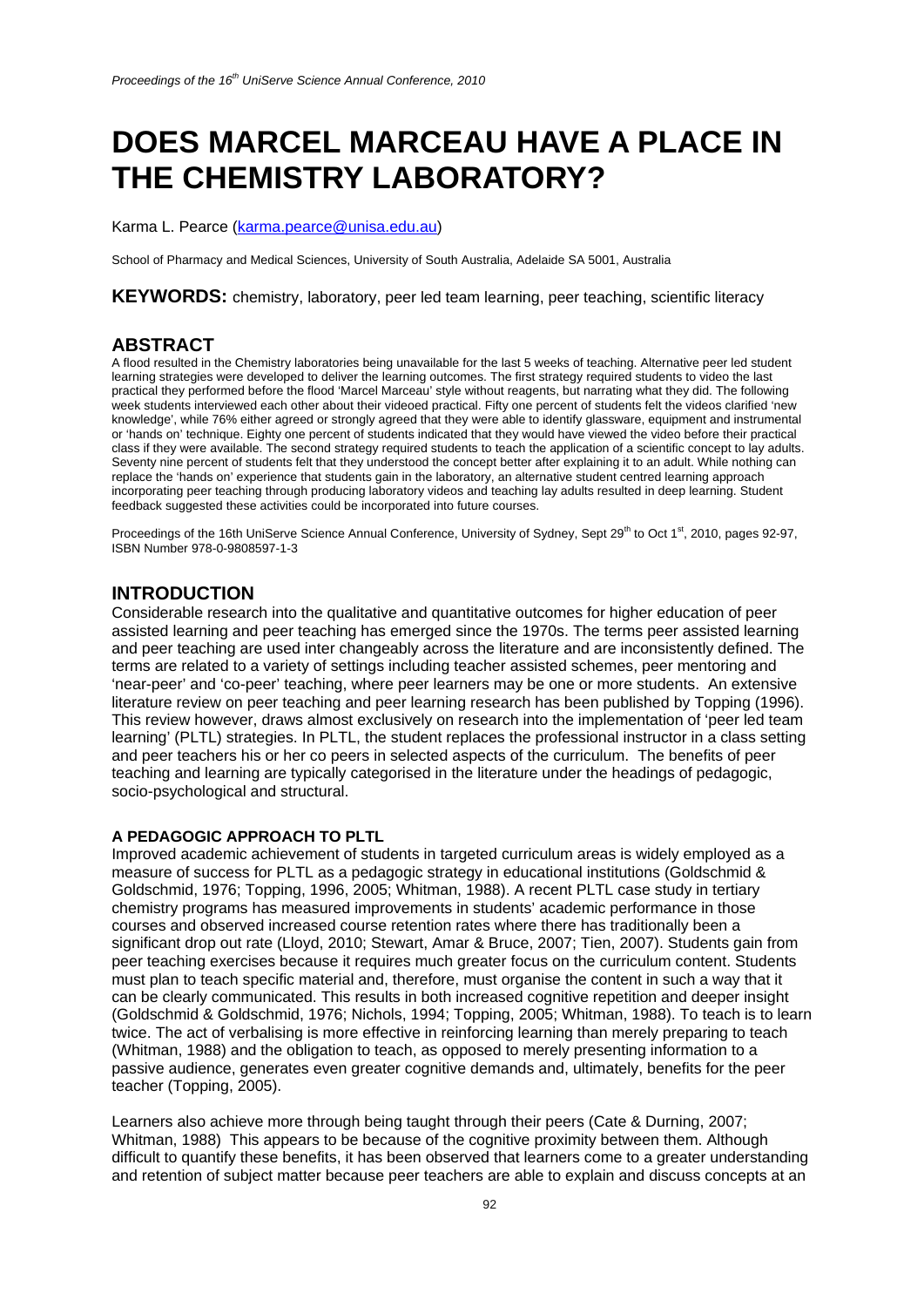appropriate level (Whitman, 1988). The social constructivist paradigm presents learning as an interaction between social and individual processes. Accordingly, PLTL increases cooperation and collaboration partly because peers are less threatening than expert instructors and also because they have a shared lexicon (Cate & Durning, 2007; Whitman, 1988) The corollary of this is less competition between individuals within the group and less isolation of individuals, resulting in greater sharing of ideas and discussion between students, which enhances understanding and stimulated the processes – all of which is translated by learners into usable knowledge ( Tien, Roth & Kampmeier, 2007; Whitman, 1988).

# **SOCIO-PSYCHOLOGICAL BENEFITS**

The socio-psychological benefits of PLTL were largely qualitative and measured through selfreporting by individual students or by observation of students by their supervising staff. The benefits for both peer teachers and learners where a PLTL approach or some permutations of PLTL have been implemented are variously reported across the wide range of disciplines. Benefits cited include, higher levels of understanding, improved motivation to study, greater self confidence and self esteem and enhanced communication skills. (Assinder, 1991; Cate & Durning, 2007; Depaz & Moni, 2008; Goldschmid & Goldschmid, 1976; Lloyd, 2010; Moni, Hryciw, Poronnik & Moni, 2007; Stewart et al., 2007; Tien et al., 2007; Topping 2005; Whitman, 1988). Developed or improved leadership skills have also been cited as a positive outcome (Assinder, 1991; Cate & Dunning, 2007; Depaz & Moni, 2008; Goldschmid & Goldschmid, 1976; Lloyd, 2010; Moni et al., 2007; Tien et al., 2007; Topping, 2005).

Nicholls (1994) cites that issues experienced by expert instructors such as learner passivity or inattentiveness can still persist between learners and peer teachers. These issues impact on the experience of both the peer teacher and learner with regard to perceptions of competence, relatedness and autonomy (Cate & Dunning, 2007).

# **STRUCTURAL BENEFITS OF PLTL**

The use of PLTL is a strategy that not only potentially benefits students, but may also benefit the educational institution by alleviating teaching pressures, which have increased logistical challenges as class sizes expand without accompanying increases in staff or other resources Cate & Dunning, 2007; Stewart et al., 2007). A PLTL approach, however, is not without its own resource demands. The extent to which the expert teacher may be required to supervise and have input into training for peer teachers will vary depending on how PLTL is implemented and structured (Goldschmid & Goldschmid,1976).

#### **PEER LED TEAM LEARNING**

Although most research reports positive outcomes from the use of PLTL, not all research reports an unqualified success. Persky and Pollack (2009) studied implementation of a peer teaching approach combined with a problem based learning approach to teach selected curriculum of a pharmacokinetic course to second year Pharmacy students. Students reported negative attitudes to the learning experience, and performance in the course was not observed to improve (Persky & Pollack, 2009). Sprat and Leung (2000) reported similar difficulties with a 'Legal and Documentary English' course which formed part of a final year program in translation and Chinese. Reduced levels of performance were observed in the students, while the students themselves reported feeling less motivated and confident. Sprat and Leung (2000) attributed the negative outcomes to study design and implementation issues

PLTL approaches have been applied in a diverse range of educational contexts with an even broader variety of designs. Some studies have involved small teams of as few as three students (Depaz & Moni, 2008; Persky & Pollack, 2009) deliberately selected (and mixed) on the basis academic performance, while other studies have used much larger groups of 20 students or more, which represent groups of mixed abilities ( Lloyd, 2010; Stewart et al., 2007; Tien et al., 2007). Some studies recommended or included training for peer teachers (Tan Tee Hwa, 2009; Tang, Hernandez & Adams, 2004; Tien et al., 2007) , while other studies have tied the PLTL approach with the use of web technology (Ross & Cameron, 2007; Stewart et al., 2007; Tan Tee Hwa, 2009).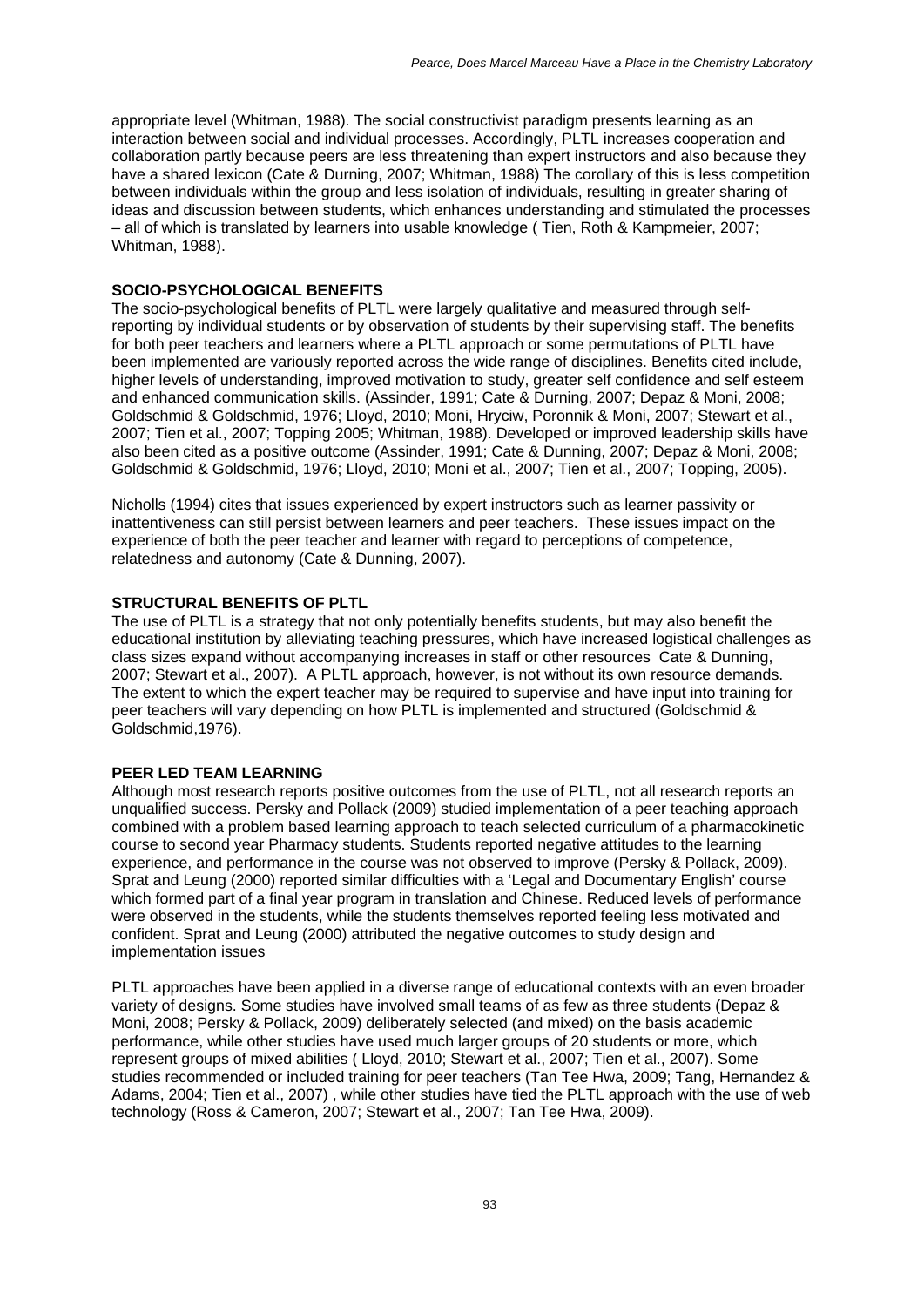# **CONTEXT OF THE STUDY**

On September 21<sup>st</sup>, 2009, the Reid building which houses the chemistry laboratories for the Pharmacy and Medical Sciences programs at University of South Australia was flooded. Students had five remaining 3 hour practical sessions to complete as part of a 13 week round robin practical series for a Chemistry course prior to the flood. Given that the laboratory practical class rooms lacked power, water and drainage, other strategies needed to be implemented to achieve the learning outcomes. This paper will focus on two peer led strategies which were implemented to bridge this gap and replace the practical classes; Marcel Marceau (Salm, 2007) chemistry which involved miming and videoing the last practical performed before the flood and secondly conveying a key concept learnt during the course to an adult from a non scientific background which was also filmed.

# **METHODS**

Students enrolled in the second year food chemistry laboratory classes within the Nutrition and Food Science program were unable to complete their laboratory program due to a flood. Two key strategies to replace the practical sessions are outlined in this paper.

The first of these strategies was 'Marcel Marceau chemistry' (named after the famous mime artist (Salm, 2007)). The students worked in pairs and were asked to 'act out' the last practical they performed in the rotation using the correct glassware and other equipment, but without reagents, gas or water. The students were required to narrate precisely what they had done detailing both the technique and reaction outcomes. This process was filmed by a staff member and put on the web for other students in the class to view. There was a three week delay between actually performing the last practical in the rotation and filming the 'Marcel Marceau' (Salm, 2007) version. The following week students were given the opportunity to view the videos and to 'interview' their classmates to seek clarification where required. Students were surveyed via a paper based survey during week 11 of the course to find out what they thought of the videos. The feedback was grouped and the analysed. Given that students were unable to produce the normal practical portfolio, students were examined through formative questions on all 13 practicals and two of the experiments were assessed in their final exam. Students were not given options in the final exam and hence were unable to avoid the laboratory based questions.

The second strategy required the students to individually choose a concept from any part of the course, apply it to an 'everyday situation' and teach the concept and application to an adult from a non-science background. This activity was performed individually and videoed via their mobile phone or camera. Students were required to produce a video of 10 - 15 minutes length in which they could demonstrate both strategies as a teacher and evidence that the learner was gaining some understanding of the concept being taught. Lay adults were give a written questionnaire to provide an independent evaluation of their learning experience which was posted back to the lecturer in a reply paid envelope. The feedback was grouped and then analysed. As students varied in their choice of key concept, not all the concepts chosen for this activity were examined in the final exam. Assessment was based on how well the concept was applied to an every day setting and later explained, the level of understanding gained by the lay adult (both assessed from the video) and feedback from the adult via the questionnaire.

# **RESULTS**

Seven male and 21 female students studying Nutrition and Food Sciences were enrolled in a second year chemistry course. Ninety six percent of the students were less than 25 years old. Furthermore, 65% of students scored a credit or better for their first year chemistry courses.

Given that students were unable to produce the normal practical portfolio, students were examined through formative questions on all 13 practicals. Two exam questions focused on the practicals; 82% of students achieved a minimum of 80%. In the previous year only 61% of students achieved a minimum of 80% for similar laboratory based questions with a slightly lower weighting (13% vs. 16% for 2009 vs. 2008 respectively; n=35).

Each activity was surveyed. Students consistently reported that they valued the opportunity to construct the knowledge through the student centred activities. Student feedback on performing the 'Marcel Marceau' videos included, "*This activity forced me to understand the techniques and chemical*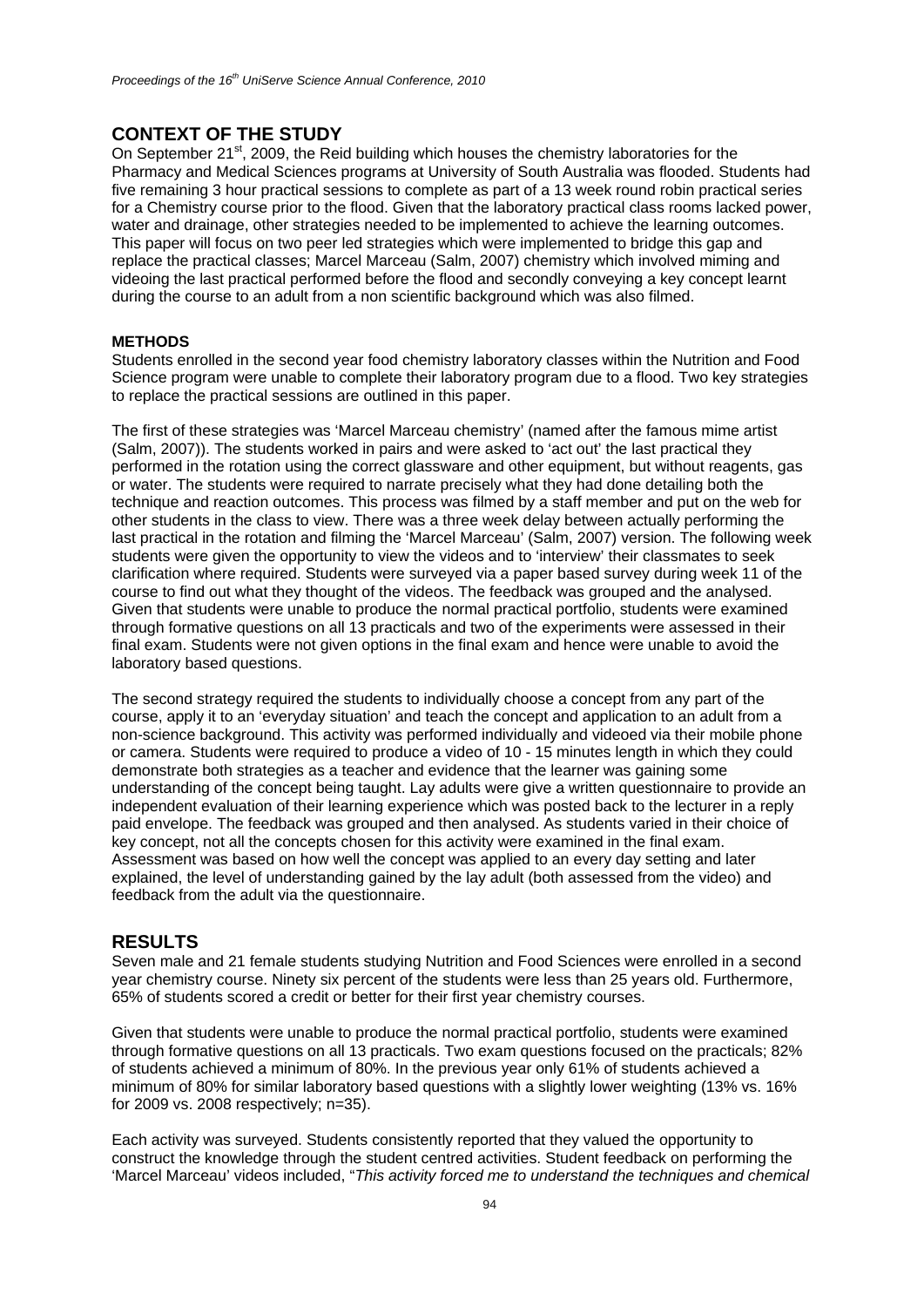*reactions well enough to teach others"*, "*developed my team work skills"*, "*improved my communication skills*" and "*it made me feel great and really boosted my confidence as I did really think I wasn't very good at chemistry"*. Students cited drawbacks as *"their voice was squeaky on the video"* and *"nerves".*

Students reported that they gained significantly from watching other students on video complete the practical activities that they were not able to perform themselves. All students reported watching all of the 'Marcel Marceau' video sessions (including the video they performed themselves) with 36% reporting a decreased feeling of intimidation in learning from their peers. A further 51% felt the videos clarified 'new knowledge', while 76% either agreed or strongly agreed that they were able to identify glassware, equipment and instrumental or 'hands on' technique. Eighty one percent of students indicated that they would have viewed the videos before their practical classes if they were available. Surprisingly, 68% of students said they would have viewed a video produced by students even if a video of the practical produced by academics was available. The reasons behind this included, *"The lecturers are too polite. They say 'do this, don't do that'...but the students will use 'real' language such as 'if you do this you will 'stuff' the prac and won't get results'. I tended to hear this!"* 

Students also favourably reported increased levels of engagement with the practical when they were quizzed by their peers. They believed filming the practical three weeks after it had been preformed followed by an oral defence the subsequent week had facilitated better retention of knowledge and reflection.

The second strategy, teaching a key chemical concept and explaining it to a lay adult, was also enjoyed by the students. Seventy nine percent of students felt that they understood the concept better after explaining it to an adult. They reported the challenge of 'peeling back the layers' of complex concepts in order to explain them to individuals without a grasp of chemistry forced them to achieve a deeper level of learning for themselves. Student feedback also suggested this activity could be incorporated into future courses as they found it a highly effective strategy to gain a deeper understanding of complex concepts. All the lay adults either 'agreed' or 'strongly agreed' that they gained a clear understanding of the concept as taught to them by the students. The adults commonly reported that they enjoyed the activity, with one saying that they would 'never look at everyday cooking processes in the same way again'.

# **DISCUSSION**

In using an innovative PLTL curriculum design in which information was collaboratively constructed by the students by working together, appraising each other and gaining feedback from each other, students were able to gain the desired learning outcomes for the course despite 5 weeks of traditional practical classes not being available.

This is evidenced by the majority of students (82%) achieving a minimum of a distinction for the 2 laboratory based questions in the course exam. Both questions required students to demonstrate a deep learning and assimilation of key concepts conveyed in the practicals accessed. (Similar laboratory based questions were completed in the previous year with a much small number of students achieving 80%). Although this could be due to the larger class size in 2008 (35 vs 28 in 2008 and 2009 respectively), the improvement in results in the 2009 cohort is most likely to be due to the increased interaction with the material by the students and the level of deep learning achieved.

Analysis of student feedback of the 'Marcel Marceau' series of videos exercise indicated that students gained an understanding of the key concepts underpinning the practicals which they were unable to perform in the laboratory themselves. Furthermore, students gained skills in collaboration and team work, communication skills, critical enquiry and reflection. Boud et al. (1999) suggest that one of the reasons for this outcome was that PLTL strategies such as this provide students with an opportunity to plan and work together which required them to develop good collaborative skills with their fellow students. These strategies also provided increased opportunities for students to explore the context of the theoretical knowledge which underpinned the practical sessions. Students were then able to engage and reflect on the material independently when the lecturers are not directly involved in the creation of knowledge. Further, students gained a meaningful opportunity to communicate knowledge. Communicating knowledge does not normally occur to the same extent during conventional practical sessions. Additionally, the students' articulation of their knowledge was critiqued by their peers, while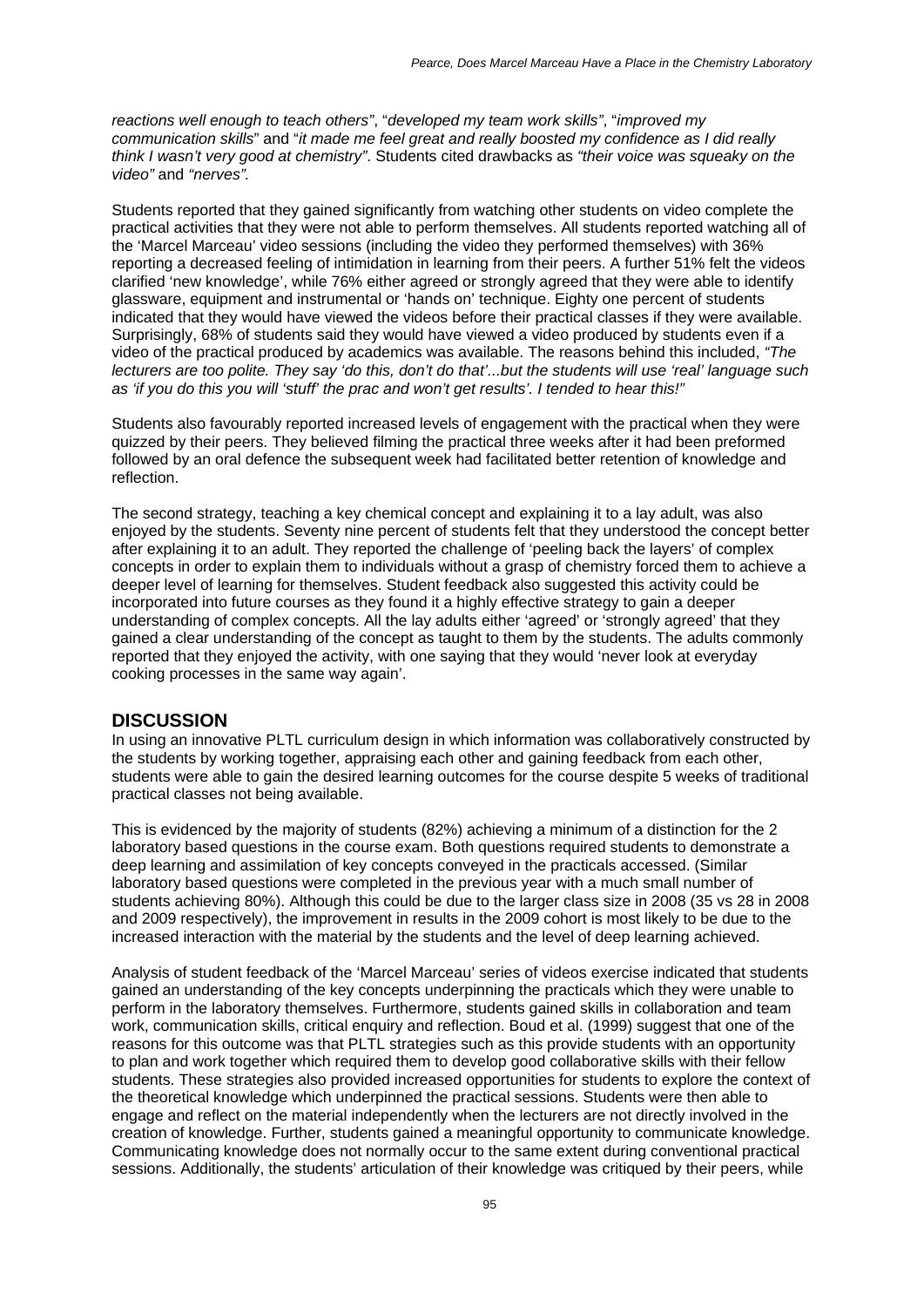they had the opportunity to learn from adopting the reciprocal role (Boud et al., 1999). Increased course grades and improved attitudes and motivation to learning were consistent with research reported by Lloyd (2010) and Stewart et al. (2007).

Persky and Pollack (2009) point out that PLTL approaches are often more time consuming than other learning approaches and members of the group do not always 'do their part'. The Marcel Marceau activity was filmed during a timetabled 'laboratory class' with all students participating and the subsequent videos were viewed in students' own time in preparation for a subsequent class. Students did not report any dissatisfaction with being asked to view the videos outside of class time. On the contrary, the discussion board on the course homepage was filled with favourable and encouraging comments with respect to the videos.

Students generally reported a greater understanding of their chosen key chemical concept as a result of having to explain and teach it to a lay adult. As reported in the literature, students taking up the role of teacher required them to attain a much deeper understanding of the curriculum content. Students must be able to understand and then organise the content in such a way that it can be clearly communicated, and on this occasion, communicated not to a peer, but to an adult lacking underpinning knowledge of the topic (Goldschmid & Goldschmid, 1976; Lloyd, 2010; Nichols, 1994; Topping, 1996, 2005). Contemporary scientific literacy is dependant upon on capacity of communicators to understand and apply scientific concepts to everyday life (Burns, O'Connor & Stocklmayer, 2003). In this exercise, students experienced an even greater cognitive demand, through being required to apply their chosen concept to an everyday process, and then teach rather than simply present information (Topping, 2005; Whitman, 1988).

The students had no prior warning that they would not be able to complete their practical course (due to the flood), the PLTL activities were implemented mid-course to replace the practical classes and the assessment activities for the course were changed from those outlined in the course information booklet. Where the students could have complained, they embraced these activities wholeheartedly. The students' enthusiasm, under the circumstances, made it easier for the lecturer as there were 5 strategies in total to replace to practical program. As opposed to the findings of Boud et al. (1999); Nichols (1994) and Cate and Dunning (2007), the demand on the lecturer was higher as each individual 'Marcel Marceau' video had to be downloaded from the recorder and uploaded to the course home page (Boud et al., 1999; Cate & Dunning, 2007; Nichols, 1994). In addition, the videos produced on the students' mobile phones and cameras were emailed to the lecturer in 9 different formats; IT support was required to download appropriate software to open these videos.

A further downside to the 'Marcel Marceau' videos was that some students were self conscious, nervous or distracted by the sound of their own voice which they perceived as squeaky. However, this appeared to be a minor distraction as 68% of the students indicated they would view the students videos even if there was a video of the practical available produced by academics.

Another potential limitation to the study is the nature of the student cohort. The majority of the students were under 25years old and were academically strong performers in Chemistry. There was no separate analysis of results for the 35% of students who scored less than a credit for their first year chemistry courses. Although the results of the current cohort were compared to those of the previous year, the exam questions in concurrent years were not identical and of different weighting. A more thorough analysis could be conducted with a control group within the same cohort of students. The study would also have to be completed with an older student cohort to gather data on the efficacy of these approaches with an older age group.

In conclusion, as a consequence of the unforseen flood, PLTL approaches have been shown to deliver equally, if not better learning outcomes in terms of academic grades, and better outcomes in regard to student motivation and the development of team work and communication skills. Student feedback suggests that PLTL approaches could be incorporated into future courses.

#### **REFERENCES**

Assinder, W. (1991). Peer Teaching, peer learning: one model. ELT Journal 45(3) 218-219. http://eltj.oxfordjournals.org/cgi/content/abstract/45/3/218

Boud, D., Cohen. R. and Sampson, J. (1999). Peer Learning and Assessment Assessment and Evaluation in Higher Education 24(4): 413-426.